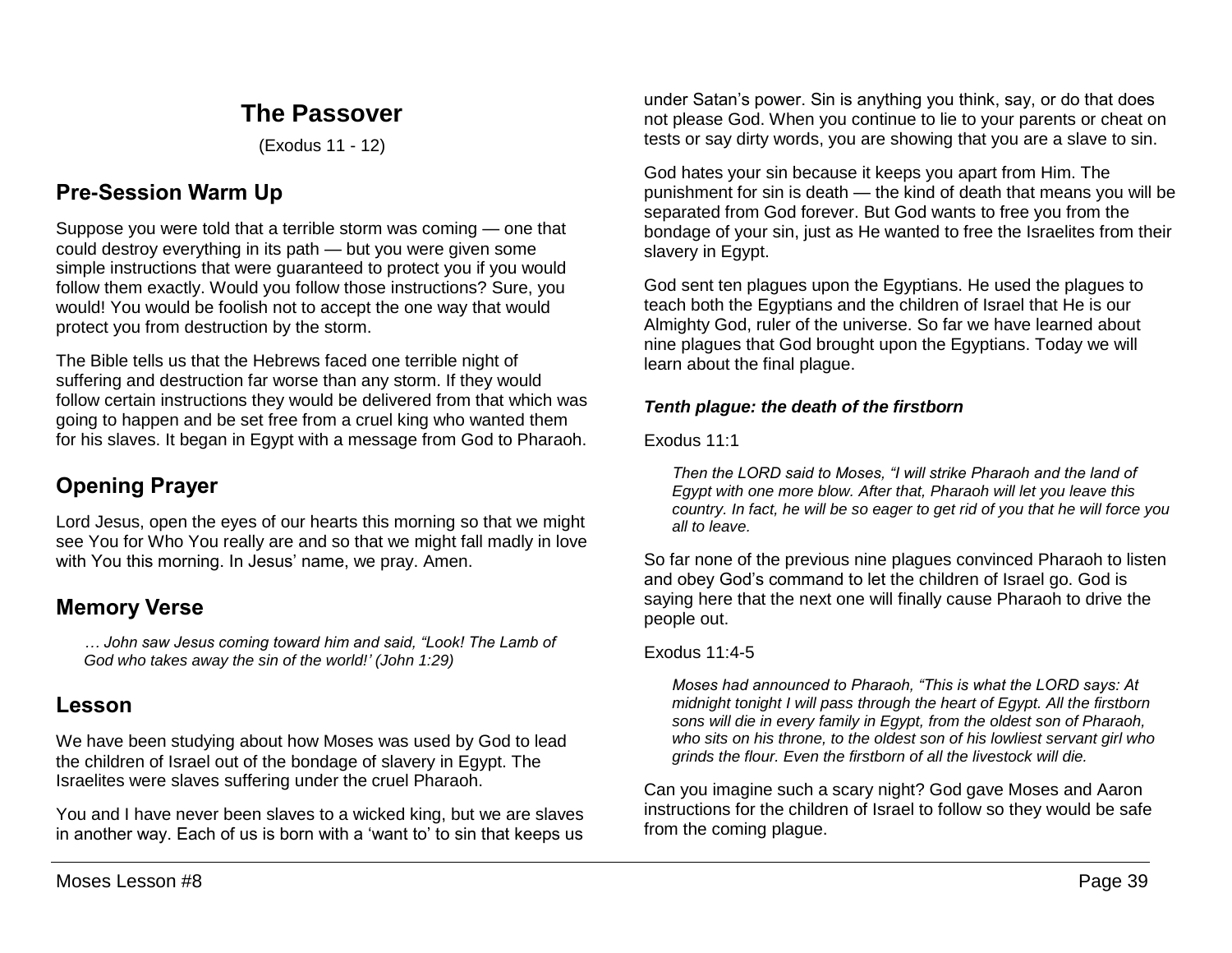[Teacher, go over the five instructions twice: first just explain what God told Moses to do, then go over them again explaining the significance these instructions have for the Christian.]

# *1st Instruction: Perfect Male Lamb*

#### Exodus 12:5

*The animal you select must be a one-year-old male, either a sheep or a goat, with no defects.*

Each family must choose a perfect male lamb.

For the Christian, the lamb is a type (picture) of Christ, who was sinless (without blemish.)

#### John 1:29

*John saw Jesus coming toward him and said, "Look! The Lamb of God who takes away the sin of the world!'*

#### *2nd Instruction: Blood on the doorframe*

#### Exodus 12:7

*They are to take some of the blood and smear it on the sides and top of the doorframes of the houses where they eat the animal.*

They were to kill the lamb, placing its blood on the door posts and across the top frame.

The lamb had to be killed in order to get the blood that would protect them. In killing the lamb, the Israelites shed innocent blood. The lamb was a sacrifice, a substitute for the person who would have died in the plague. From this point on the Hebrew people would clearly understand that for them to be spared from death, an innocent life had to be sacrificed in their place.

For the Christian, this is a picture of the cross, as the blood was sprinkled onto the top frame of the door, then onto both side frames of the door. Jesus' death on the cross, the spilling of His blood, is what paid the penalty of our sins and satisfies the Father's need to punish all sin.

1 John 1:7b

*…the blood of Jesus, his Son, cleanses us from all sin.*

#### Hebrews 9:22

*In fact, according to the law of Moses, nearly everything was purified with blood. For without the shedding of blood, there is no forgiveness.*

## *3rd Instruction: Bitter Herbs and Unleavened Bread*

#### Exodus 12:8

*That same night they must roast the meat over a fire and eat it along with bitter salad greens and bread made without yeast.*

The family was to bar-b-queue the lamb whole and eat it with unleavened bread and bitter herbs.

They ate unleavened bread because they didn't have time to let their bread rise. They needed to be ready to leave on a moment's notice.

They ate bitter herbs such as horseradish and parsley to remind them of the bitterness of slavery. [Teacher, bring some bitter herbs to class for the children to taste.]

For the Christian, leaven (yeast) represents sin in our lives. Eating unleavened bread is a picture of how we need to remove the sin from our lives.

1 Corinthians 5:7

*Get rid of the old "yeast" by removing this wicked person from among you. Then you will be like a fresh batch of dough made without yeast, which is what you really are. Christ, our Passover Lamb, has been sacrificed for us.*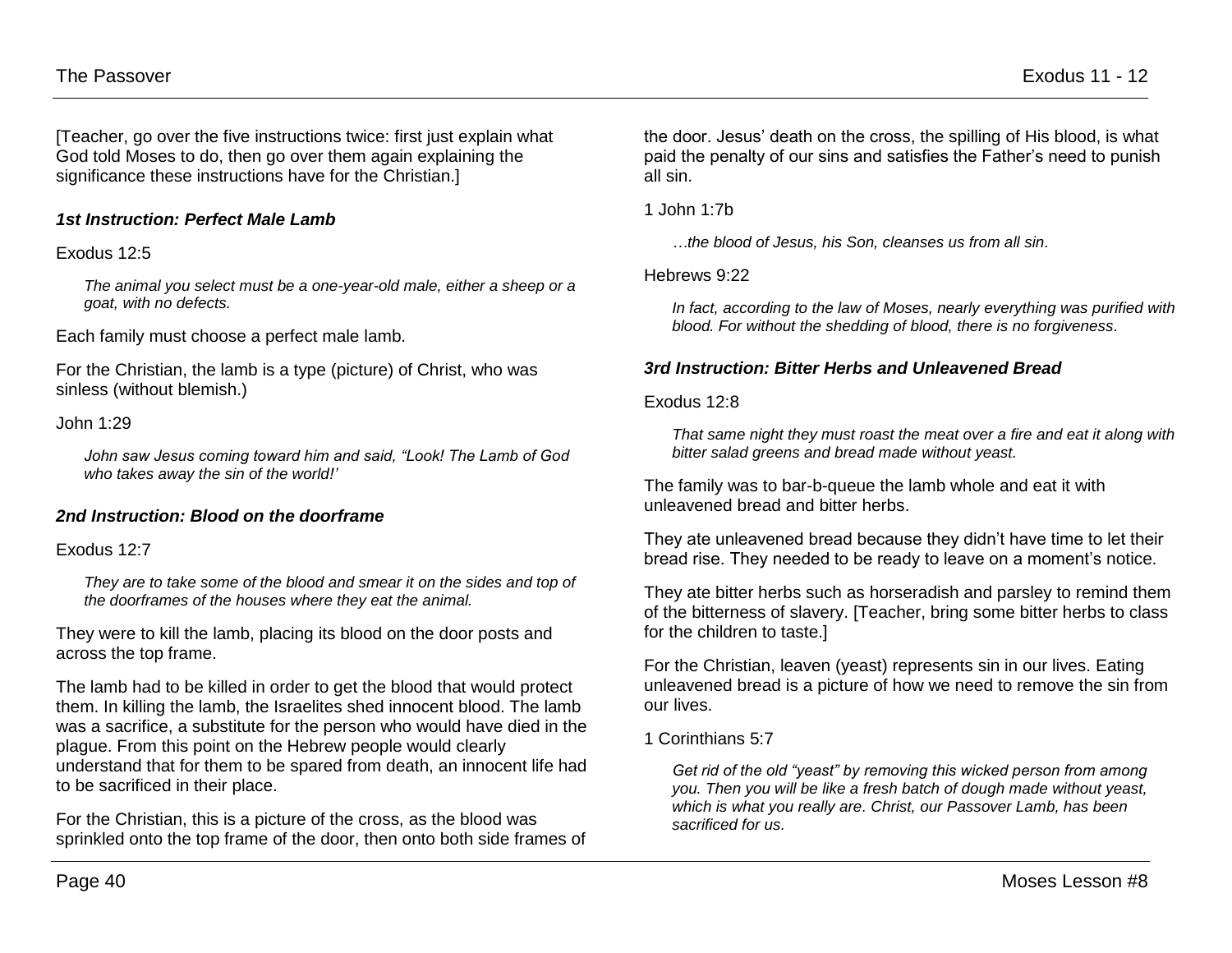Bitter Herbs reminds the Christian of the bitterness of our sins, the penalty for which is death.

## Romans 6:23

*For the wages of sin is death, but the free gift of God is eternal life through Christ Jesus our Lord.*

# *4th Instruction: Be Ready*

## Exodus 12:11

*"These are your instructions for eating this meal: Be fully dressed, wear your sandals, and carry your walking stick in your hand. Eat the meal with urgency, for this is the LORD's Passover.*

They were to eat fully dressed with their shoes on ready to leave at any moment.

The Christian needs to be ready and waiting for the Lord's return. He could return at any moment.

#### Luke 12:40

*You also must be ready all the time, for the Son of Man will come when least expected.*

# *5th Instruction: No Broken Bones*

#### Exodus 12:46

*Each Passover lamb must be eaten in one house. Do not carry any of its meat outside, and do not break any of its bones.*

The family must stay within the house through the night. They were to eat the whole lamb and not break any of its bones.

For the Christian, this is a picture of Christ's death when He died without breaking a bone.

#### John 19:31-36

*It was the day of preparation, and the Jewish leaders didn't want the bodies hanging there the next day, which was the Sabbath (and a very special Sabbath, because it was Passover week). So they asked Pilate to hasten their deaths by ordering that their legs be broken. Then their bodies could be taken down. So the soldiers came and broke the legs of the two men crucified with Jesus. But when they came to Jesus, they saw that he was already dead, so they didn't break his legs. One of the soldiers, however, pierced his side with a spear, and immediately blood and water flowed out. (This report is from an eyewitness giving an accurate account. He speaks the truth so that you also may continue to believe.) These things happened in fulfillment of the Scriptures that say, "Not one of his bones will be broken,"* 

God loved the Israelites and provided a way for them to escape the death penalty by applying the blood to the door frames. Not only would the blood of the lamb free them from death that night, but it would result in their freedom from slavery.

God loves you, too. He created you and wants you to live with Him in heaven someday. But, God is holy, 100% perfect, and He cannot have sin in heaven. That is why He has made a way for you and me to escape the penalty of eternal death and be set free from the bondage of sin. His way is through the perfect Son of God, the Lord Jesus Christ, who is "the Lamb of God who takes away the sin of the world." (John 1:29)

God has provided a way for you to be protected from sin's punishment. The Lord Jesus Christ, the perfect Son of God, died on the cross to take that punishment for you. He died and gave His life's blood for your sin. You must be willing to admit to God that you are a sinner. You must believe that the Lord Jesus died on the cross to take your punishment. If you believe with all your heart that the Lord Jesus died, giving His life's blood for you, you can be saved from the punishment of your sin.

Every year the Jews celebrate the Passover. They never want to forget how they had been protected from death by the blood and set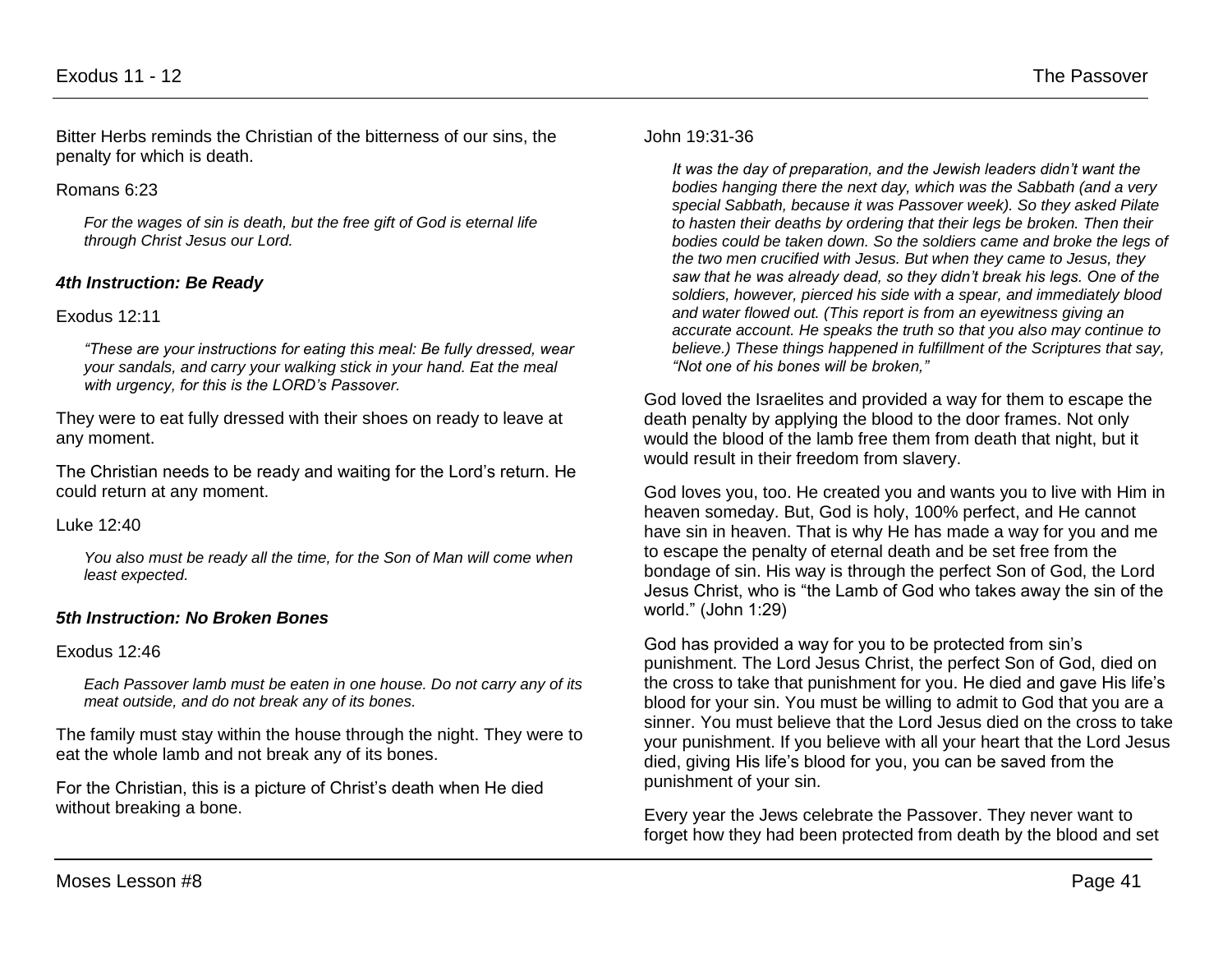free from their slavery. Every firstborn child of the Egyptians died, but the Israelite children were spared because the blood of the lamb had been placed on their door frames. Each year the people pause to give thanks to God for saving them from death and bringing them out of a land of slavery.

As Christians, we should often look back on our salvation experience and say a "thank-You" prayer to God for setting us free from the bondage of sin. The Lord's Supper is our Passover remembrance of our new life and freedom from sin.

# **Closing Prayer**

Lord Jesus, I believe that You died and were buried and placed in a sealed tomb. Three days later, Your tomb was found empty! You had risen from the dead, just as You said You would. That proved that the Father had accepted your payment for my sin.

You are alive today in heaven making a place ready for me! Thank You for dying on the cross and taking the punishment that I deserve. Thank You for making it possible for me to come and live with you in heaven. I wait anxiously for that day when I will be with You for ever more.

# **Learning Activities**

# **Activity**

Have Communion with the children.

# **Game Center**

Put the slips of paper in a container. Let each child draw a riddle. Read it aloud and let the child try to answer it. If he cannot, let the other children respond.

## *Riddles*

My blood was put on the door posts of all Israelite houses. What am I?

I caused much sadness for the Egyptians when I came to their houses one night. What am I?

I asked Pharaoh many times to let the Israelites go. Who am I?

I was Moses' brother. Who am I?

I'm the place where the Israelites wanted to be. What am I?

Moses used me to show Pharaoh how powerful God is. What am I?

We were brutal and whipped the Israeli workers to get them to work faster and wouldn't bring them any straw to make the bricks. Who are we?

I'm the thing that helps develop your patience and character and teaches you to trust God. What am I?

I promised the people they would get out from under the burdens of the Egyptians. Who am I?

I demanded that Moses and Aaron show me a miracle to prove that God was mighty in power. Who am I?

Pharaoh called us in to do miracles like Moses. Who are we?

I'm the thing the rod turned into. What am I?

I'm the reason that the magicians could do miracles. Who am I?

# *Answers to the Riddles*

1. My blood was put on the door posts of all Israelite houses. What am I? (A lamb.)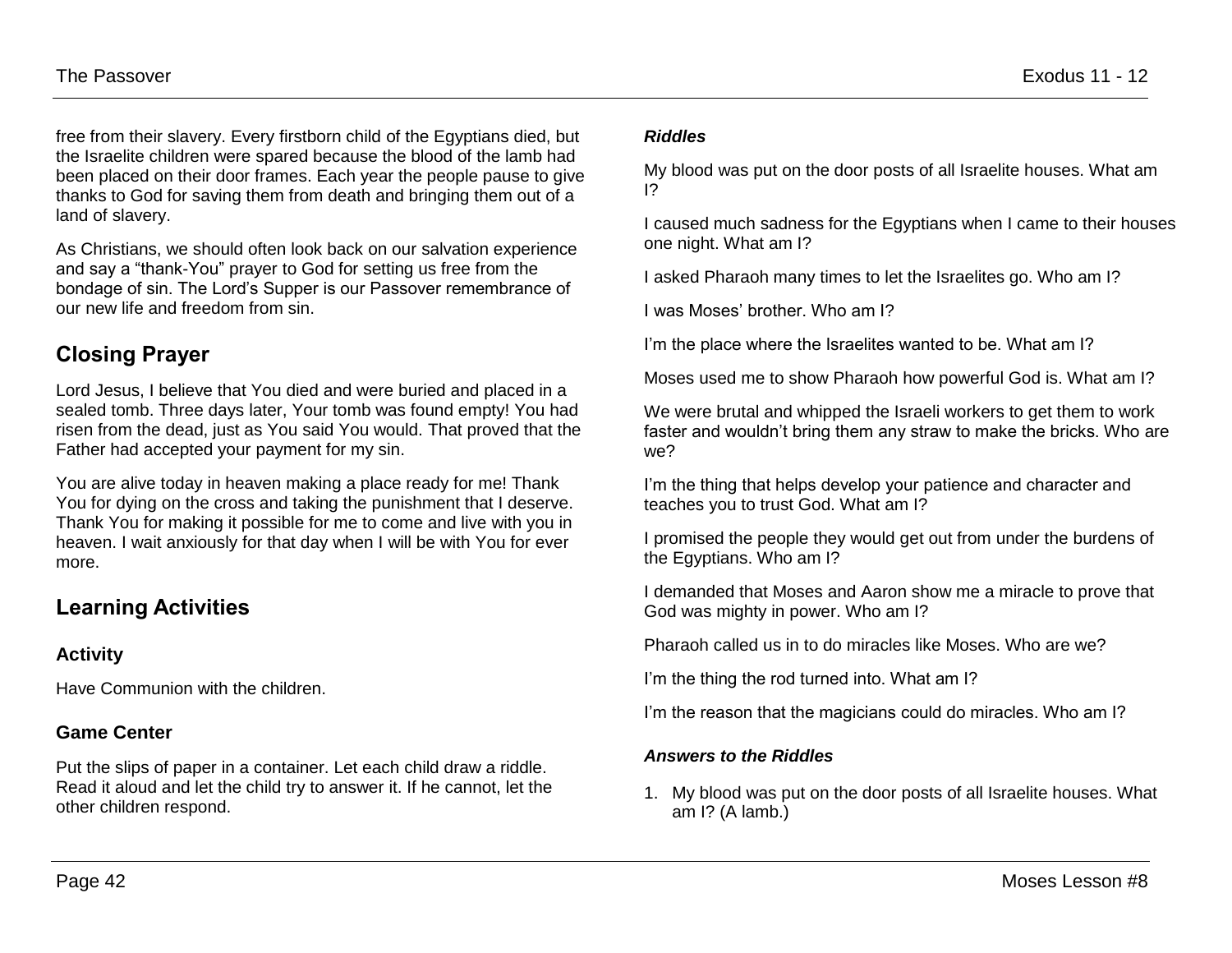- 2. I caused much sadness for the Egyptians when I came to their houses one night. What am I? (Death.)
- 3. I asked Pharaoh many times to let the Israelites go. Who am I? (Moses.)
- 4. I was Moses' brother. Who am I? (Aaron.)
- 5. I'm the place where the Israelites wanted to be. What am I? (The Promised Land.)
- 6. Moses used me to show Pharaoh how powerful God is. What am I? (Moses' rod.)
- 7. We were brutal and whipped the Israeli workers to get them to work faster and wouldn't bring them any straw to make the bricks. Who are we? (The taskmasters.)
- 8. I'm the thing that helps develop your patience and character and teaches you to trust God. What am I? (Problems in life.)
- 9. I promised the people they would get out from under the burdens of the Egyptians. Who am I? (God.)
- 10. I demanded that Moses and Aaron show me a miracle to prove that God was mighty in power. Who am I? (Pharaoh.)
- 11. Pharaoh called us in to do miracles like Moses. Who are we? (The magicians.)
- 12. I'm the thing the rod turned into. What am I? (A serpent.)
- 13. I'm the reason that the magicians could do miracles. Who am I? (Satan.)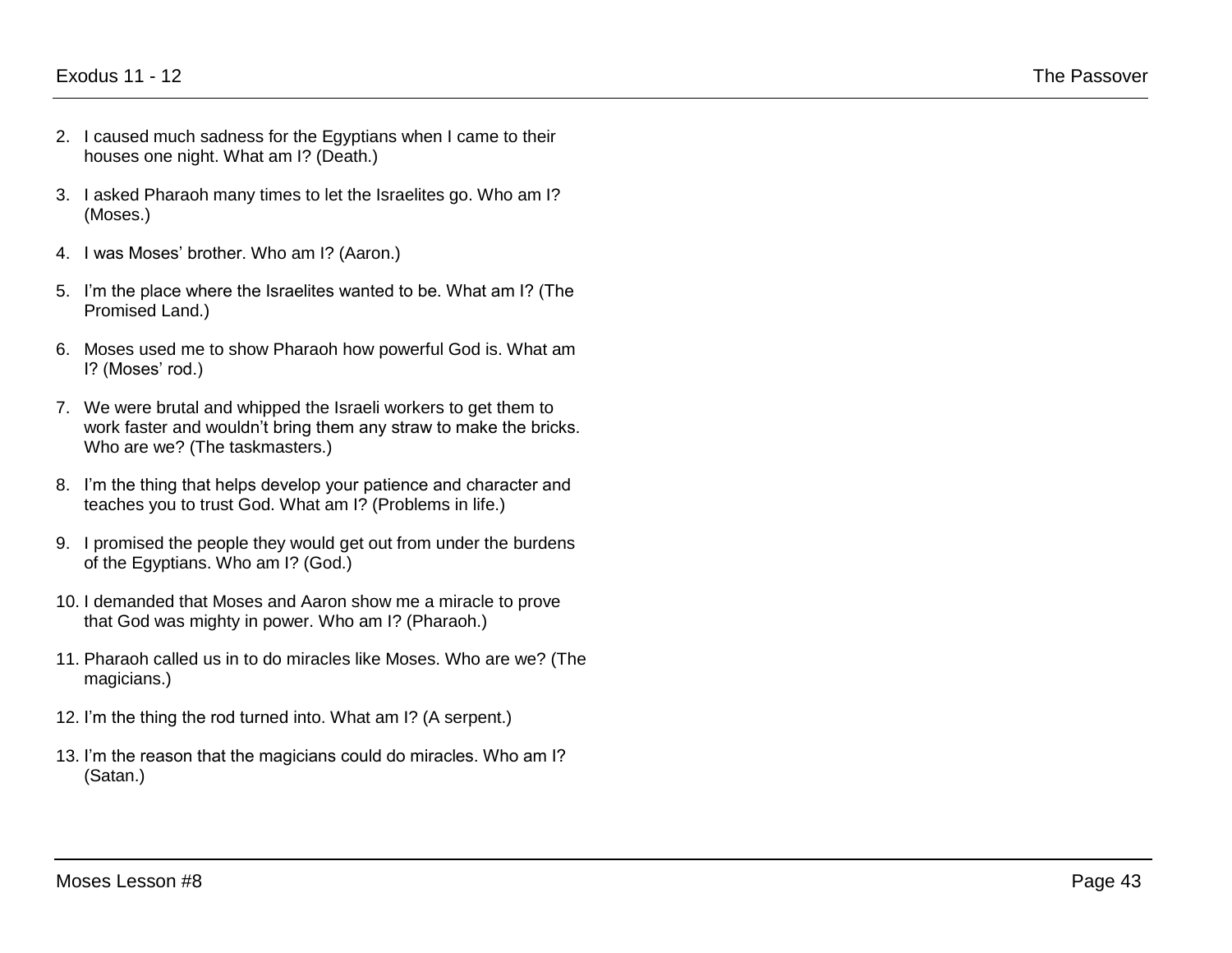# Preparing for a Journey

Ahira and his family are getting ready to leave Egypt. Ahira has to lead the family's<br>animals. See how many animals you can find in this puzzle. What other things<br>should they take on their trip?

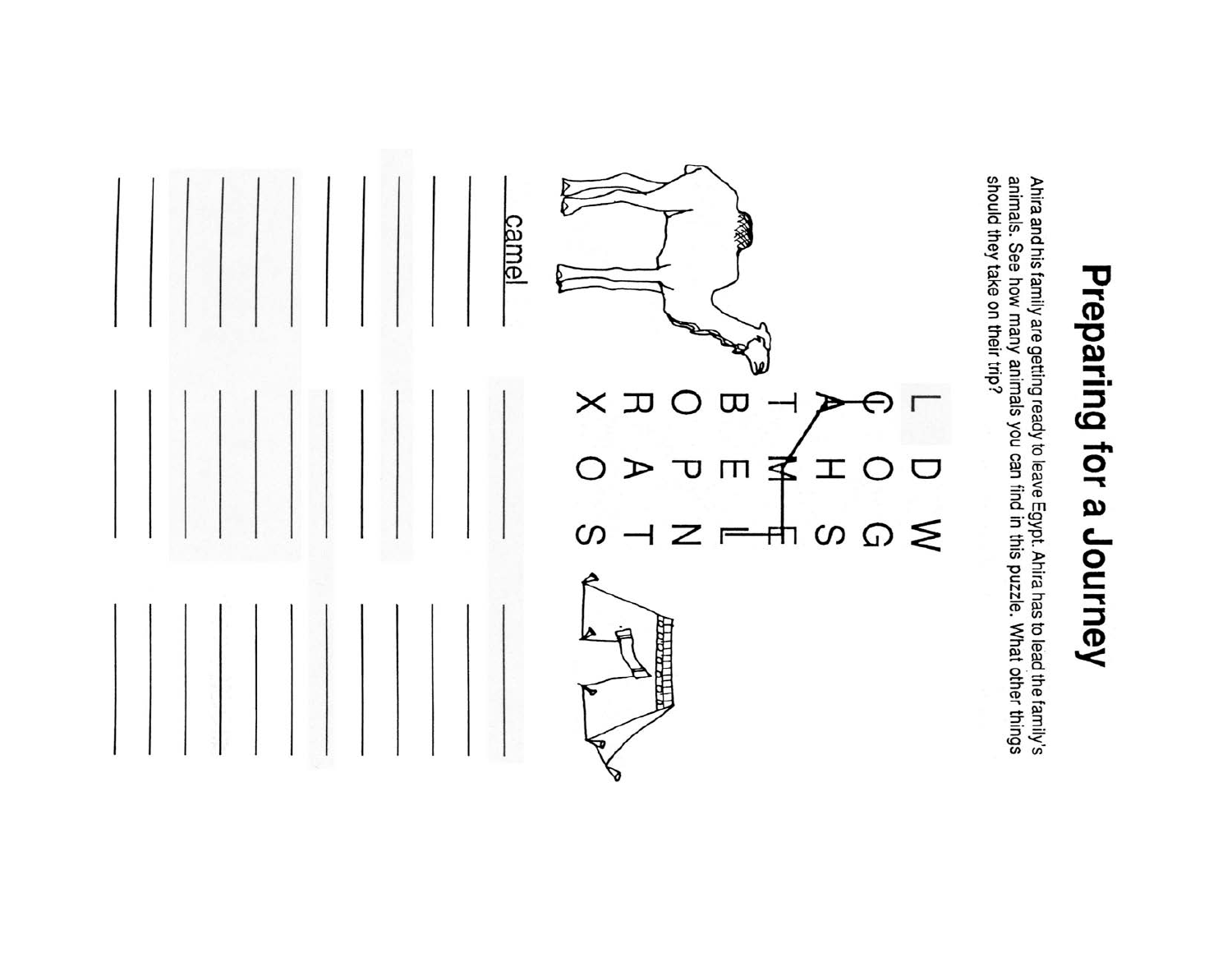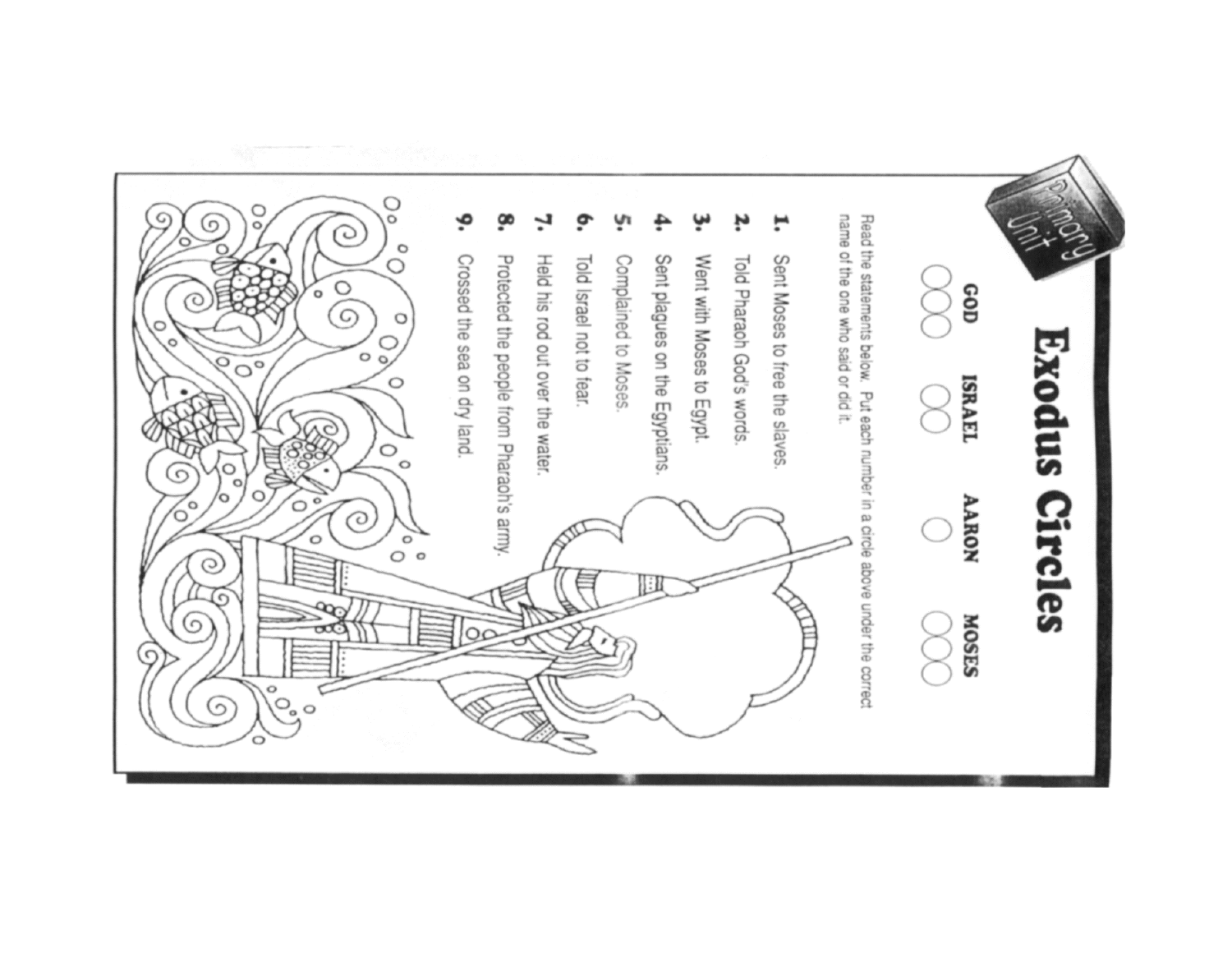# **Who or What Am I Game Questions**

Put the slips of paper in a container. Let each child draw a riddle. Read it aloud and let the child try to answer it. If he cannot, let the other children respond.

- 1. My blood was put on the doorposts of all Israelite houses. What am I? (A lamb.)
- 2. I caused much sadness for the Egyptians when I came to their houses one night. What am I? (Death.)
- 3. I asked Pharaoh many times to let the Israelites go. Who am I? (Moses.)
- 4. I was Moses' brother. Who am I? (Aaron.)
- 5. I am the place where the Israelites wanted to be. What am I? (The Promised Land.)
- 6. Moses used me to show Pharaoh how powerful God is. What am I? (Moses' rod.)
- 7. I was brutal and whipped the Israeli workers to get them to work faster and would not bring them any straw to make the bricks. Who am I? (The taskmasters.)
- 8. I am the thing that helps develop your patience and character and teaches you to trust God. What am I? (Problems in life.)
- 9. I promised the people they would get out from under the burdens of the Egyptians. Who am I? (God.)
- 10.I demanded that Moses and Aaron show me a miracle to prove that God was mighty in power. Who am I? (Pharaoh.)
- 11.Pharaoh called me in to do miracles like Moses. Who am I? (The magicians.)
- 12.I am the thing the rod turned into. What am I? (A serpent.)
- 13.I am the reason that the magicians could do miracles. Who am I? (Satan.)
- 14.I am the place the Israelites lived when they were in slavery to Pharaoh. Where am I? (Egypt)
- 15.I am the place the children of Israel were heading to when they crossed the desert. Where am I? (The Promised Land.)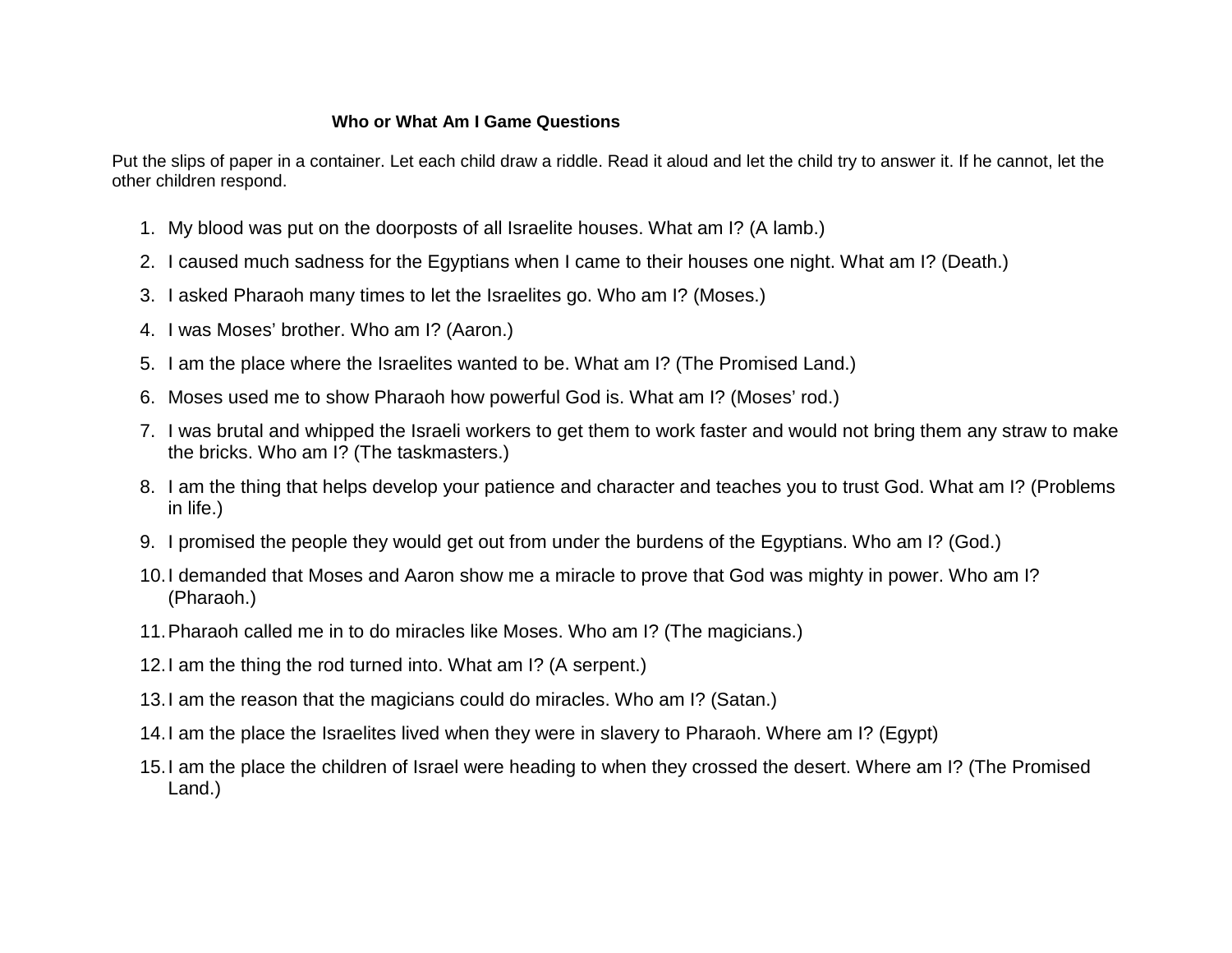- 16.I am the first place the Israelites camped after passing through the Red Sea where the lake had bitter water. Where am I? (Marah.)
- 17.I am the place where God gave Moses the 10 Commandments. Where am I? (Mount Sinai.)
- 18.I am the place where the children of Israel first entered the Promised Land. Where am I? (River Jordan.)
- 19.I am the place where the Israelites fought their first battle and God gave them some very unusual battle plans. Where am I? (Jericho)
- 20.What am I? I am the place where the Israelites wanted to be.
- 21.What am I? I am the thing that helps develop your patience and character and teaches you to trust God.
- 22.What am I? Moses used me to show Pharaoh how powerful God is.
- 23.Who am I? I was Moses' brother.
- 24.Who am I? I promised the people they would get out from under the burdens of the Egyptians.
- 25.Who am I? I asked Pharaoh many times to let the Israelites go.
- 26.Who am I? I demanded that Moses and Aaron show me a miracle to prove that God was mighty in power.
- 27.What am I? I caused much sadness for the Egyptians when I came to their houses one night.
- 28.Who am I? Pharaoh called me in to do miracles like Moses.
- 29.What am I? My blood was put on the doorposts of all Israelite houses.
- 30.What am I? I am the thing the rod turned into.
- 31.Who am I? I was brutal and whipped the Israeli workers to get them to work faster and would not bring them any straw to make the bricks.
- 32.Who am I? I am the reason that the magicians could do miracles.
- 33.Where am I? I am the place the Israelites lived when they were in slavery to Pharaoh.
- 34.Where am I? I am the place the children of Israel were heading to when they crossed the desert.